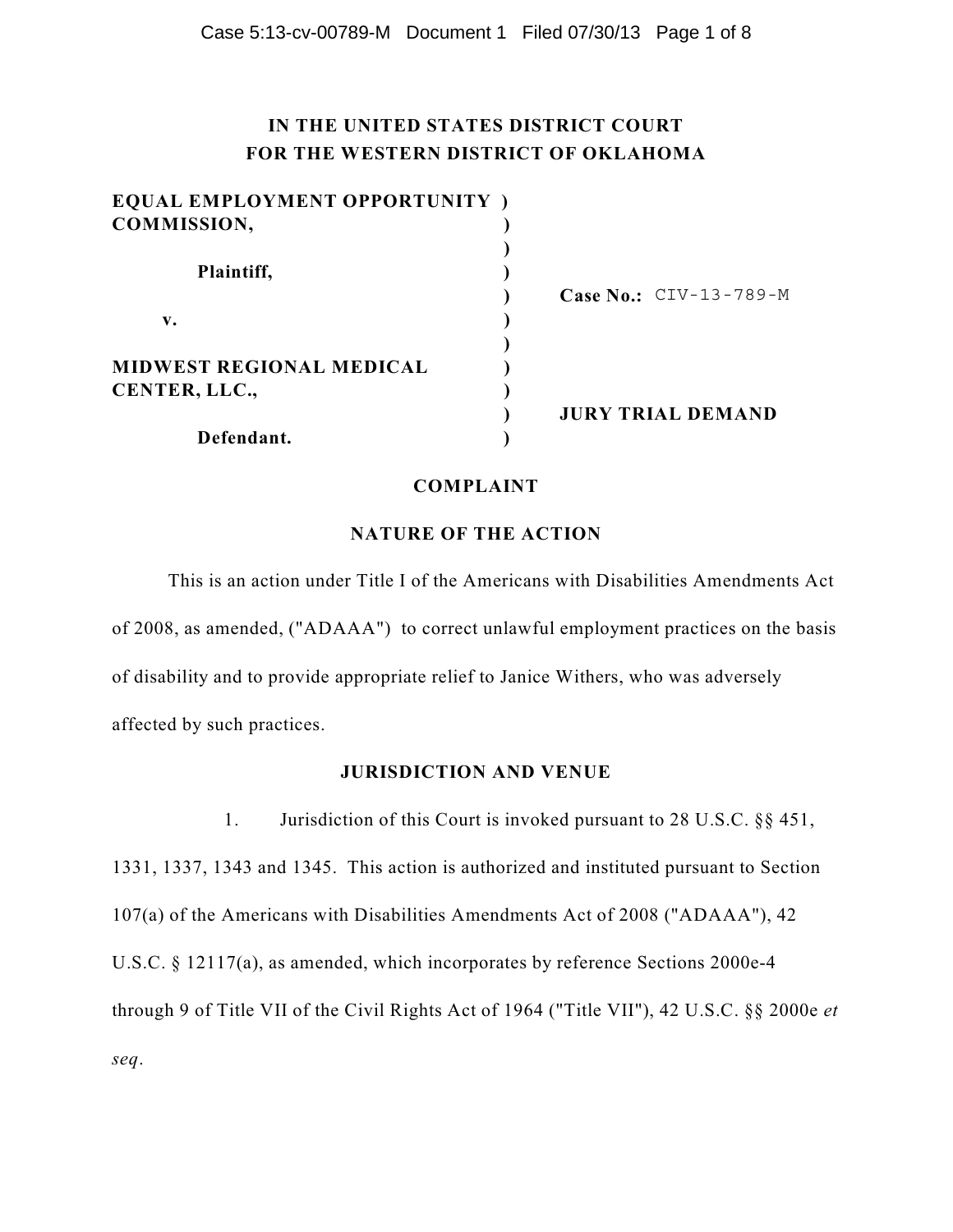2. The employment practices alleged to be unlawful were being committed within the jurisdiction of the United States District Court for the Western District of Oklahoma.

### **PARTIES**

3. Plaintiff, the Equal Employment Opportunity Commission (the "Commission" or "EEOC"), is the agency of the United States of America charged with the administration, interpretation and enforcement of Title I of the ADA and is expressly authorized to bring this action by Section 107(a) of the ADAAA, 42 U.S.C. § 12117(a), which incorporates by reference Title VII of the Civil Rights Act of 1964 ("Title VII"), 42 U.S.C. §§ 2000e *et seq*.

4. At all relevant times, Defendant Midwest Regional Medical Center, LLC,(the "Defendant"), has continuously been doing business in the State of Oklahoma and the City of Midwest City, and has continuously had at least fifteen employees.

5. At all relevant times, Defendant has continuously been an employer engaged in an industry affecting commerce under Section 101(5) of the ADAAA, 42 U.S.C.§ 12111(5), and Section 101(7) of the ADAAA, 42 U.S.C. § 12111(7), which incorporates by reference Sections 701(g) and (h) of Title VII, 42 U.S.C. §§ 2000e(g) and (h).

6. At all relevant times, Defendant has been a covered entity under Section 101(2) of the ADAAA, 42 U.S.C. § 12111(2).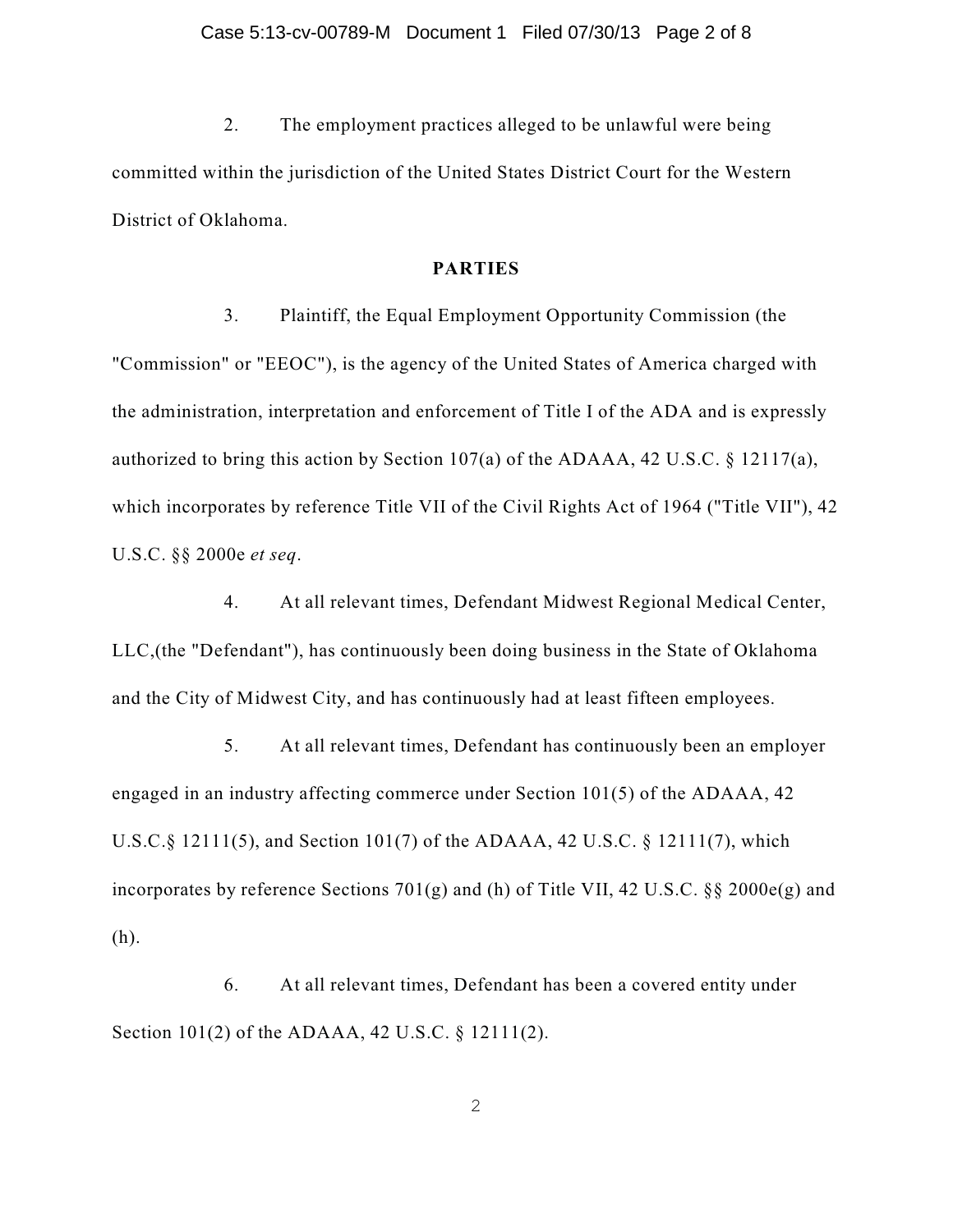#### **STATEMENT OF CLAIMS**

7. More than thirty days prior to the institution of this lawsuit, Janice Withers timely filed a charge with the Commission alleging violations of Title I of the ADA by Defendant. All conditions precedent to the institution of this lawsuit have been fulfilled.

8. Since at least March 5, 2012 Defendant has engaged in unlawful employment practices, in violation of Section 102 of Title I of the ADAAA, 42 U.S.C. § 12112, in that:

> (a). Janice Withers has cancer. Her cancer substantially limits normal cell growth. Janice Withers has also undergone radiation treatment for cancer. The negative side effects of treatment, such as nausea and fatigue, further substantially limits her in additional major life activities, including: standing, thinking, concentrating, interacting with others, eating and performing manual tasks. Accordingly, she is a qualified individual with a disability as defined in the ADAAA.

(b). Ms. Withers was hired on October 3, 2011, as a Nurse Aide.

(c). In late December 2011, Withers advised her supervisor, RN Susan Milan, that she had been diagnosed, in mid-November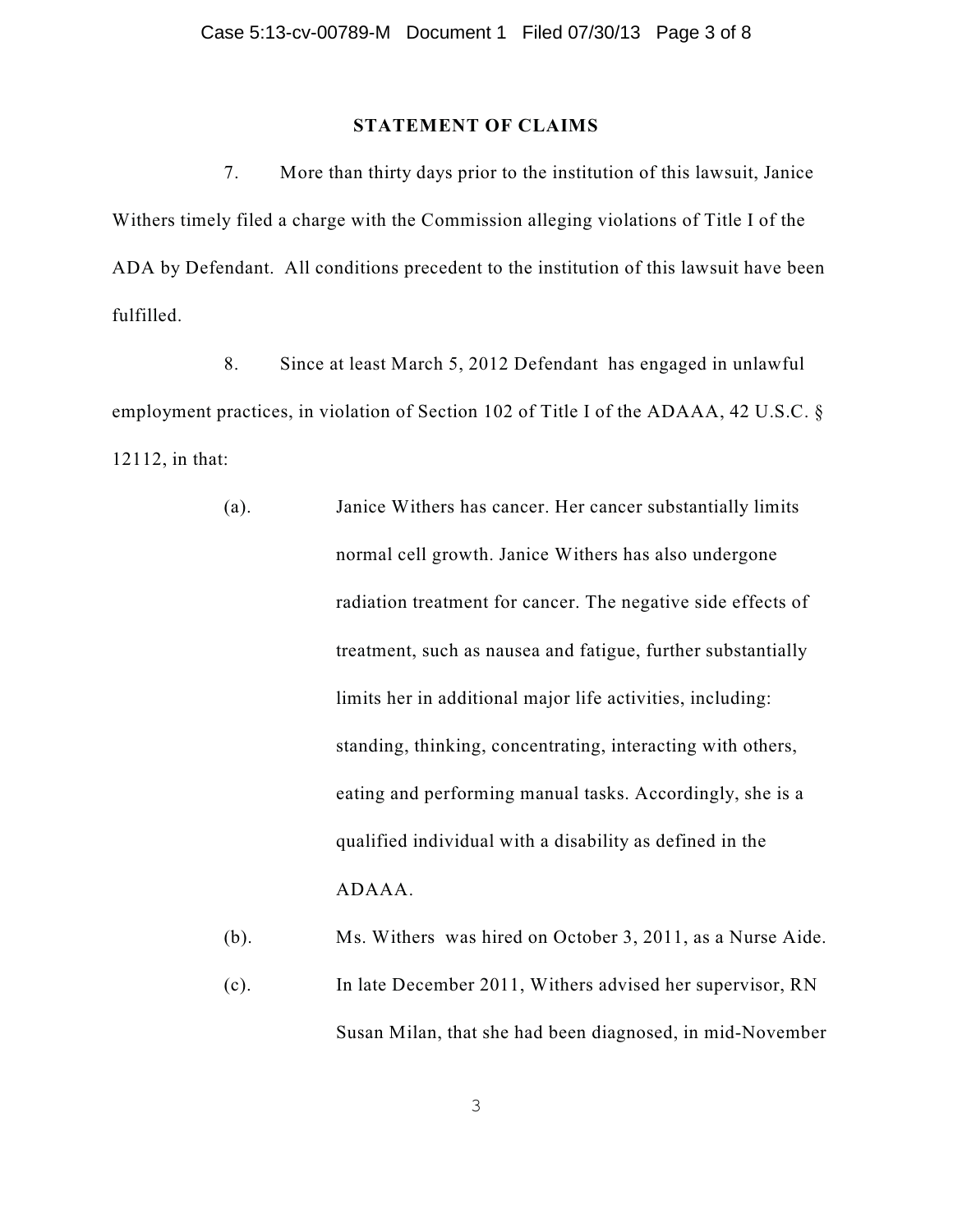2011, with basil cell carcinoma (skin cancer) and would undergo radiation treatment during the period January through February 2012. At that time, Milan offered Withers a leave of absence, but Withers indicated she wanted to try and work through the treatment. Milan advised Withers that her cancer and treatment would not be a problem and would not affect her employment.

- (d). Withers concluded radiation treatment, but called in sick because of nausea and fatigue, the residual side effects of her treatment, on March 2 through March 4, 2012.
- (e). On March 5, 2012, RN Susan Milan, contacted Withers by telephone and advised that she was placing her on a leave of absence for the period March 5 through March 12, 2012. Milan advised Withers to "get rested up from the radiation."
- (f). Milan sent Withers a letter, dated March 5, memorializing that she had been placed on a leave of absence until March 12. The letter provided that Withers was expected to obtain an unrestricted release to work, and return to work no later than March 12. The letter instructed Withers to contact Milan by March 12 if she was unable to obtain an unrestricted release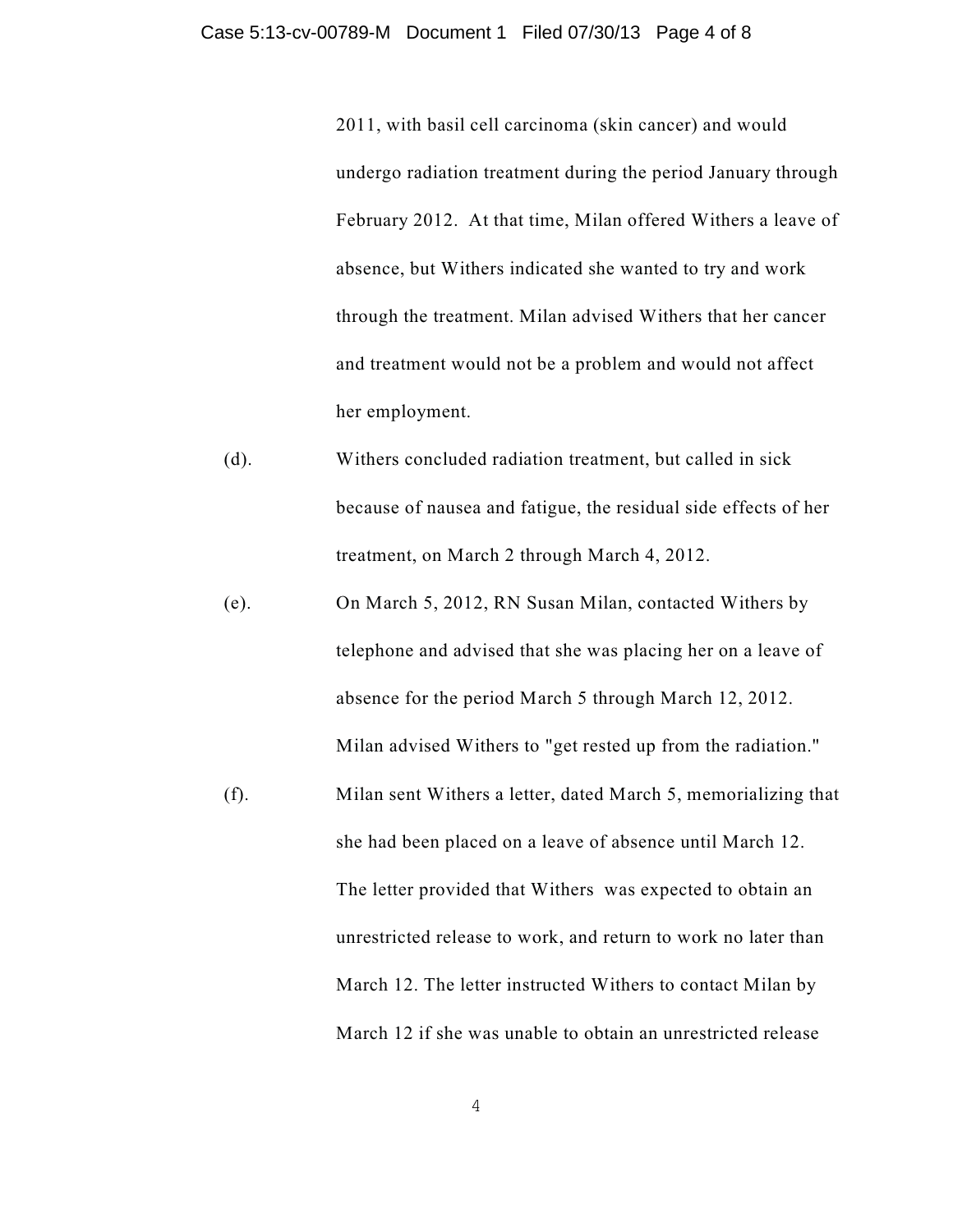to work. The letter did not instruct Withers to contact or

report to her supervisor each day of her leave of absence.

- (g). On March 12, 2012, Withers contacted Milan who advised her that she was discharged as of March 9 for "no call/no show" on March 6-8. Withers asked Milan, "How can you do that? You had me on a LOA.," and Milan replied, "I just can." A termination letter dated March 9 from Milan to Withers memorializes this basis for termination.
- (h). Withers could have returned to work on March 12 and performed her essential job functions with or without reasonable accommodation had she been permitted to do so.
- (i). Therefore, Defendant discriminated against Ms. Withers by terminating her employment on March 9, 2012 on the basis of her disability.

9. The effect of the practices complained of in paragraph 8 (a) through (i) has been to deprive Ms. Withers of equal employment opportunities and otherwise adversely affect her employment status on the basis of her disability.

10. The unlawful employment practices complained of in paragraph 8 (a) through (i) above were intentional.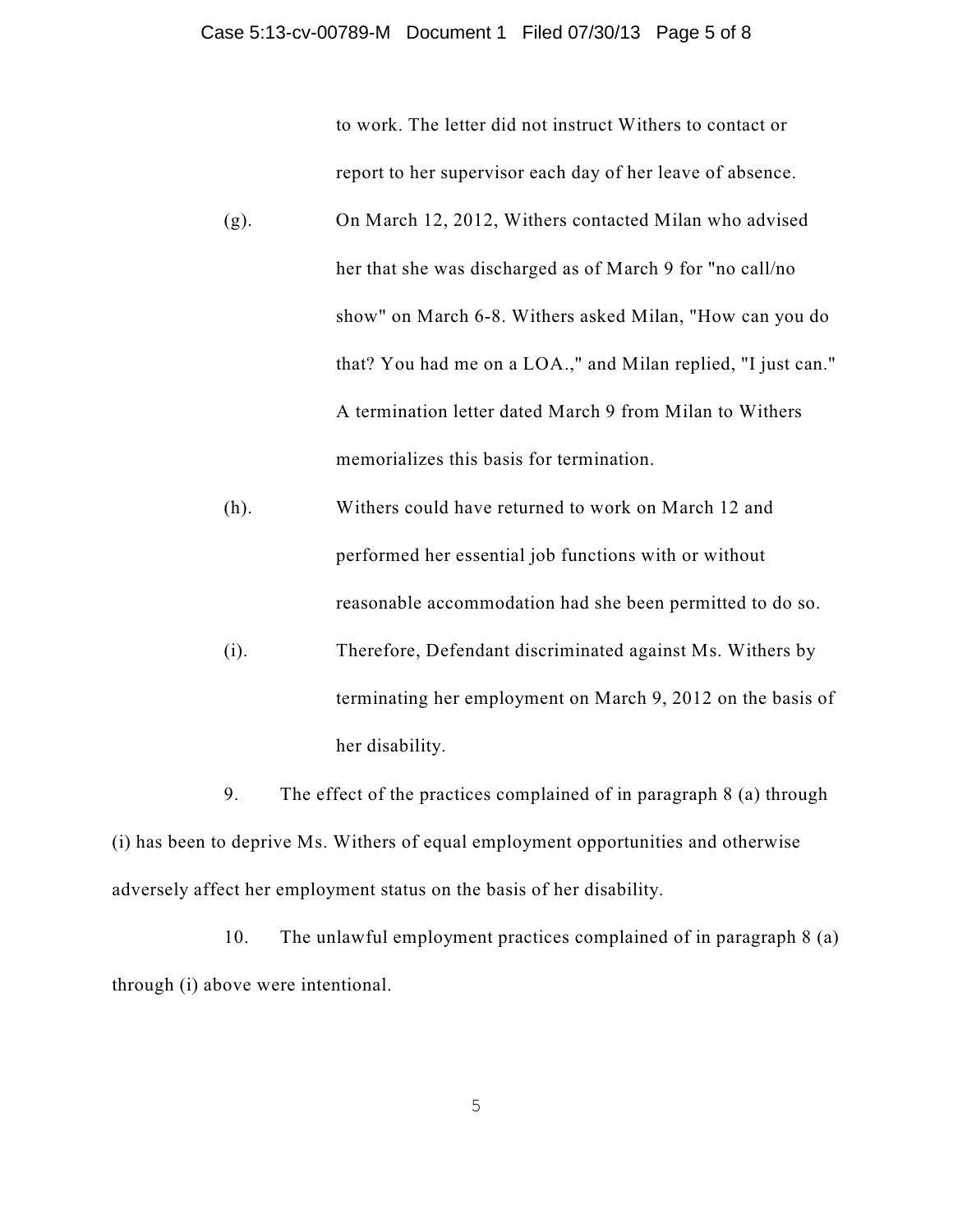11. The unlawful employment practices complained of in paragraph 8 (a) through (i) above were done with malice or with reckless indifference to the federally protected rights of Ms. Withers, thus entitling her to an award of punitive damages.

## **PRAYER FOR RELIEF**

Wherefore, the Commission respectfully requests that this Court:

A. Grant a permanent injunction enjoining Defendant, its subsidiaries, related entities, officers, successors, assigns, and all persons in active concert or participation with Defendant, from engaging in unlawful employment practices which discriminate on the basis of disability.

B. Order Defendant to institute and carry out policies, practices, and programs which provide equal employment opportunities for persons with disabilities, to eradicate the effects of Defendant's past and present unlawful employment practices.

C. Order Defendant to make Janice Withers whole by providing appropriate back pay with prejudgment interest in amounts to be determined at trial and other affirmative relief as necessary to eradicate the effects of Defendant's unlawful employment practices.

D. Order Defendant to make Janice Withers whole by providing compensation for past, present, and future pecuniary and non-pecuniary injuries resulting from the unlawful practices complained of at paragraph 8(a) through (i), above, including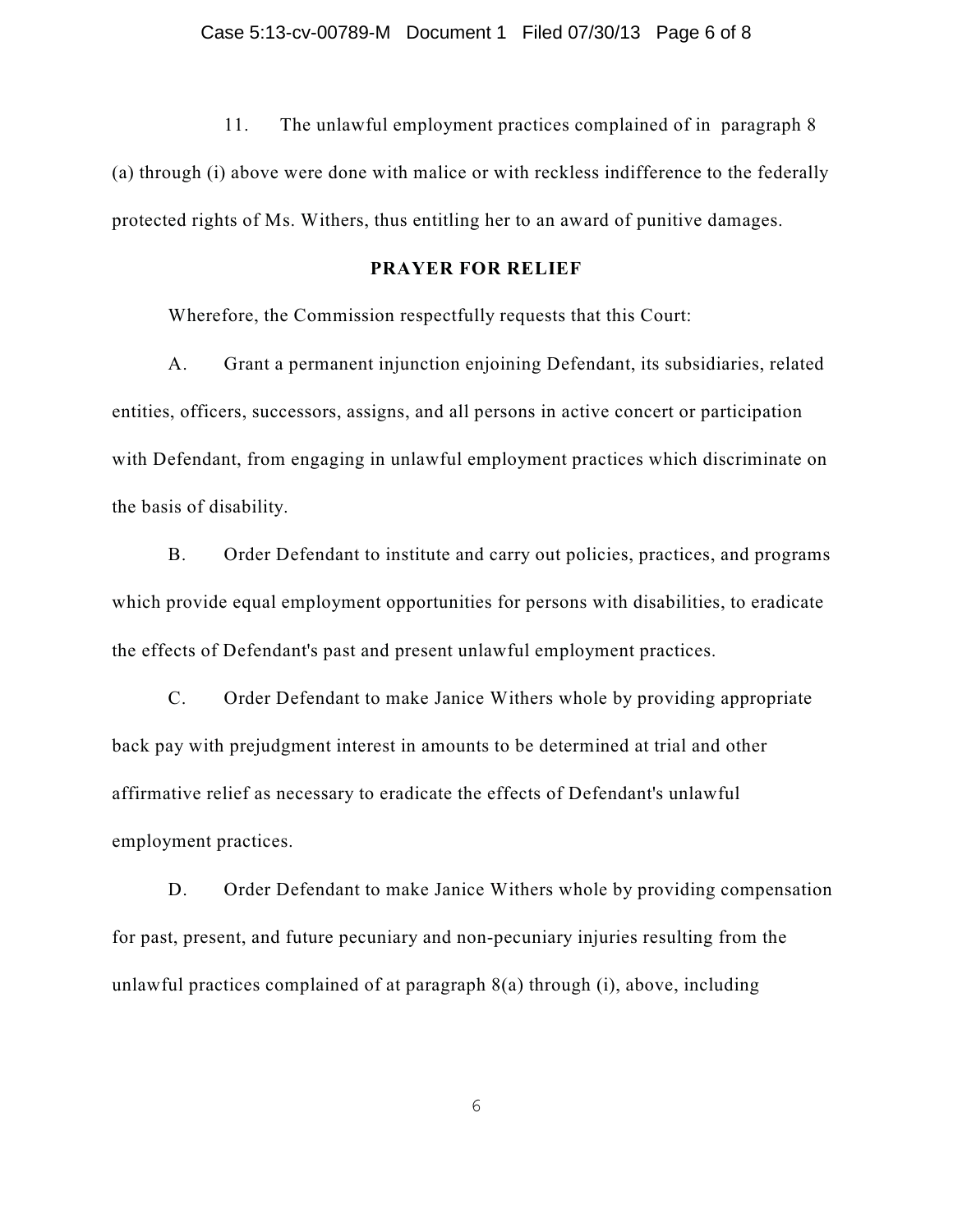#### Case 5:13-cv-00789-M Document 1 Filed 07/30/13 Page 7 of 8

emotional pain, suffering, inconvenience, loss of enjoyment of life, embarrassment and humiliation, in amounts to be determined at trial.

E. Order Defendant to reinstate Janice Withers, or compensate her with an appropriate amount as front pay, along with applicable interest.

F. Order Defendant to pay Janice Withers punitive damages for its malicious and reckless conduct as described above, in an amount to be determined at trial.

G. Grant such further relief as the Court deems necessary and proper in the public interest.

H. Award the Commission its costs for this action.

#### **JURY TRIAL DEMAND**

The Commission requests a jury trial on all questions of fact raised by its Complaint.

Respectfully Submitted,

P. DAVID LOPEZ General Counsel

JAMES L. LEE Deputy General Counsel

GWENDOLYN YOUNG REAMS Associate General Counsel

BARBARA A. SEELY Regional Attorney

EQUAL EMPLOYMENT OPPORTUNITY COMMISSION